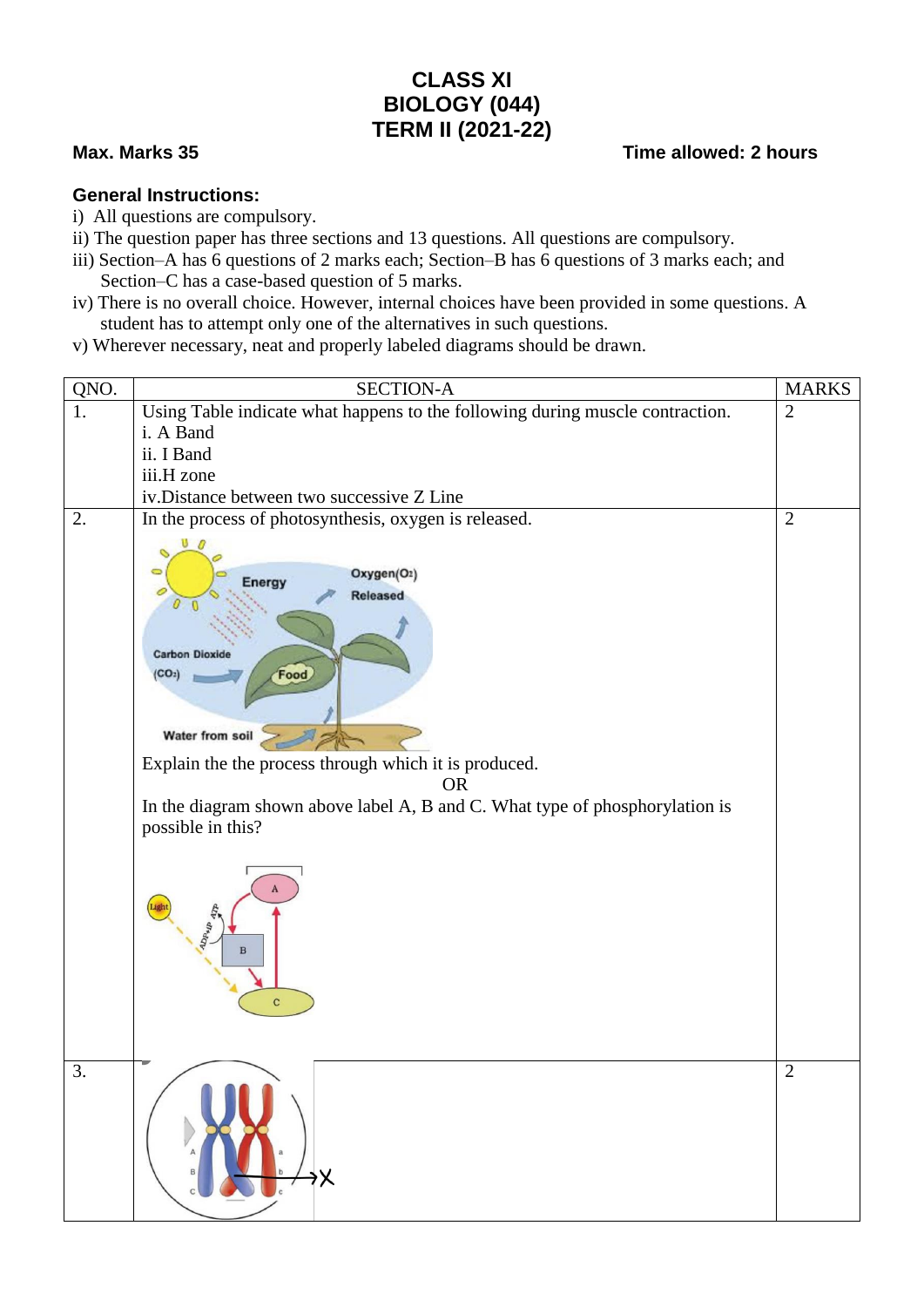|    | (i) Identify the specific sub stage of Meiosis I.                                   |                |
|----|-------------------------------------------------------------------------------------|----------------|
|    | (ii)Mention the phenomenon Shown at X.                                              |                |
| 4. | What is the role of complex V in ATP production during aerobic respiration?         | $\overline{2}$ |
| 5. | Name the hormone secreted from thymus gland and its functions.                      | $\mathbf{2}$   |
| 6. | How are gibberllins useful in agriculture to improve crop productivity? Give four   | $\overline{2}$ |
|    | points in support of your answer.                                                   |                |
|    | <b>OR</b>                                                                           |                |
|    | List a hormone that:                                                                |                |
|    | a) Is in nature, gaseous.                                                           |                |
|    | b) Is in charge of phototropism.                                                    |                |
|    | c) Influences femaleness in cucumber flowers.                                       |                |
|    | d) Is utilized to kill weeds(dicots).                                               |                |
|    | <b>SECTION-B</b>                                                                    |                |
| 7. | The figure given below shows the steps in glycolysis. Fill in the missing steps     | 3              |
|    | A,B,C,D and also indicate whether ATP is being used up or released at step E?       |                |
|    | (GC)<br>ATI                                                                         |                |
|    | <b>ADP</b><br>Glucose-6-phosphate<br>(6C)                                           |                |
|    |                                                                                     |                |
|    |                                                                                     |                |
|    |                                                                                     |                |
|    | Triose phosphate<br>(Dihydroxy acetone phosphate)<br>(3C)                           |                |
|    | <b>NAD</b><br>NADH+H <sup>+</sup>                                                   |                |
|    |                                                                                     |                |
|    |                                                                                     |                |
|    | <b>Triose</b> phosphate<br>3- phosphoglyceric acid)<br>(3C)                         |                |
|    |                                                                                     |                |
|    | $2 \times 2$ -phosphoglycerate                                                      |                |
|    |                                                                                     |                |
|    | $2 \times 2$ -phosphoenolpyruvate<br><b>ADP</b>                                     |                |
|    | $2 \times$ Pyruvic acid<br>(3C)                                                     |                |
|    |                                                                                     |                |
|    | <b>OR</b>                                                                           |                |
|    | Pyruvate                                                                            |                |
|    | (3C)                                                                                |                |
|    | Acetyl CoA                                                                          |                |
|    | (2C)                                                                                |                |
|    |                                                                                     |                |
|    | Oxaloacetic Acid<br>Citric Acid                                                     |                |
|    | h                                                                                   |                |
|    |                                                                                     |                |
|    | $\alpha$ -Ketoglutaric acid<br>Malic acid                                           |                |
|    | θ                                                                                   |                |
|    | Succinic acid                                                                       |                |
|    |                                                                                     |                |
|    | Observe the citric acid cycle above. Calculate the total number of ATP that can be  |                |
|    | produced when 2 pyruvate molecules are oxidised. Assume that all the NADH and       |                |
|    | FADH produced in this cycle are further oxidized to yield ATP.                      |                |
|    |                                                                                     |                |
| 8. | (i) If a cell has 16 chromosomes, what will be the DNA content of 2N (diploid) cell | 3              |
|    | after G1 and S phase of cell cycle?                                                 |                |
|    | (ii) Explian the significance of G0 Phase of interphase.                            |                |
| 9. | You are sitting on a chair without movement and legs are in resting                 | 3              |
|    | condition .Explain resting membrane potential of neural system.                     |                |